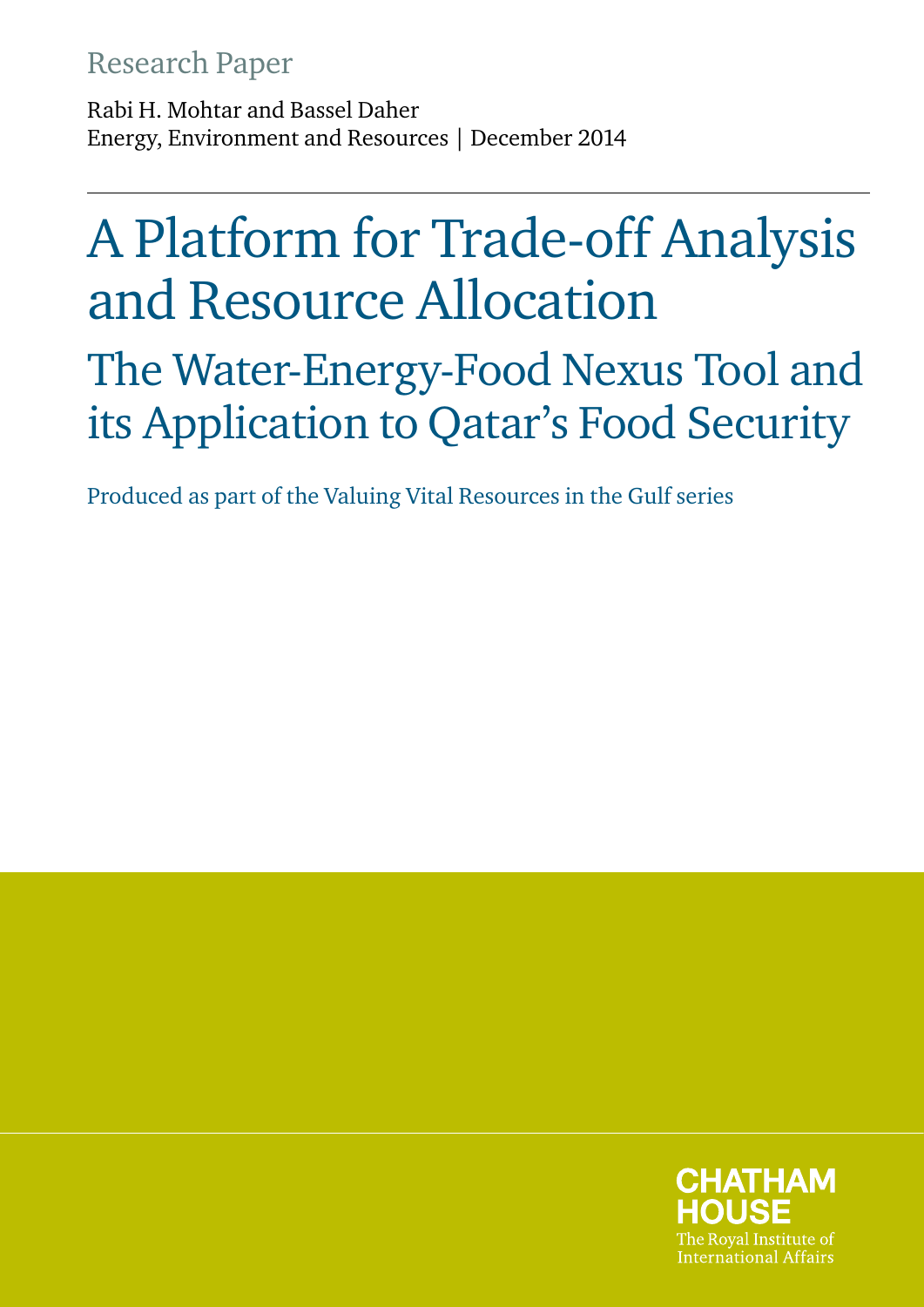#### **The Valuing Vital Resources Series**

The Valuing Vital Resources initiative encourages incentives for the sustainable use of energy, water and food through furthering understanding of the economic and societal costs of their interlinked modes of use and production. It involves a series of dialogues, materials and country focused reports to gather and make available international experience in cost-assessments, price reform and related policies. The idea is to provide tools and expert networks that can support countries which currently administer resource prices and are in the process of, or considering price reforms.

#### **This Research Paper**

This paper was commissioned as part of the Valuing Vital Resources research series focused on the Arab Gulf region. All countries in the region have a sensitive and interlinked relationship between oil, gas, water and food. This means policy to achieve sustainability in one area must also take into account its effects on others. Many participants in the workshops for this project were interested in how modelling resources in a more integrated way could help improve decision-making based on a better understanding of where value should be more effectively reflected in price. The short case study presented in this paper explains a publicly available and evolving water–energy–food nexus tool. On the basis of Qatar's stated policy objective of increasing national food self-sufficiency, it shows what would happen with 'business as usual' practices if the country were to meet its food security aspirations. The analysis highlights where goals will not be achievable without substantial policy interventions, raising questions over whether current objectives are realistic, and – if they are to be pursued – what needs to be changed to ensure the least damage to other resources or sectors.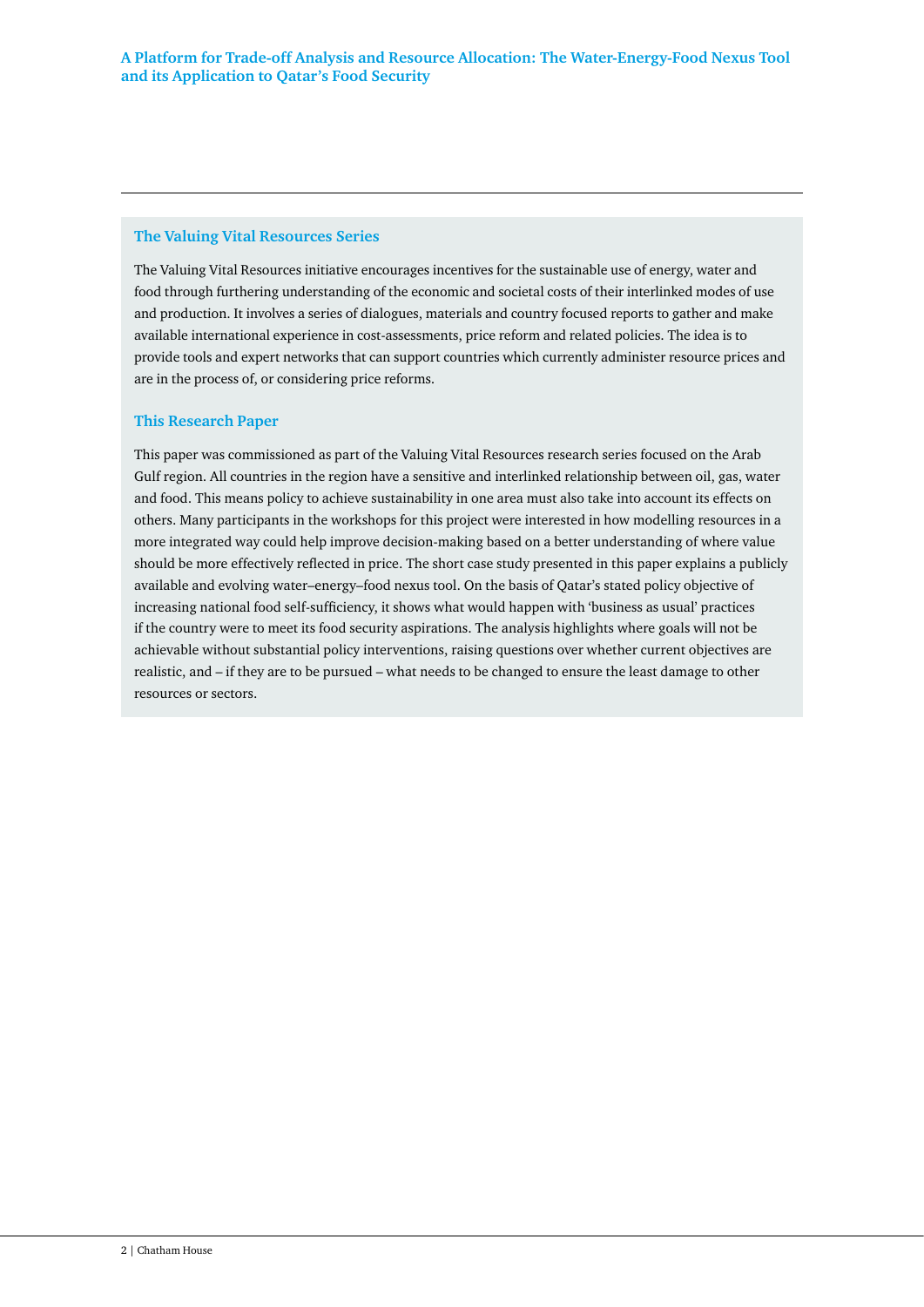#### **Introduction**

Water, energy, and food are interrelated systems which face numerous challenges including a growing global population, economic crises, poverty and hunger, and climatic uncertainties. Meeting these challenges requires a paradigm shift and a better understanding of how these three resources form a nexus, with quantifiable interconnections. These developments also need to be incorporated into decision-making processes.<sup>1</sup>

In working towards this goal, the authors have developed a holistic platform (WEF Nexus Tool 2.0©) that aims to support decision-makers in identifying sustainable resource management strategies informed by the water-energy-food nexus. This short case study describes the tool and showcases a sample analysis conducted in Qatar.

## **The WEF Nexus Tool 2.0©**

The tool is scenario-based and attempts to explicitly quantify the interconnections between the three resources, while capturing the effects of population growth, changing economies and policies, climate change and other stresses. It provides the user with the ability to create scenarios for a given country by defining the following inputs:

- **• Food portfolio:** identifying local food production levels versus imports, and technologies in agricultural production.
- **• Water portfolio:** identifying different sources of water and amounts needed of each.
- **• Energy portfolio:** identifying sources of energy for water, and energy for agricultural production.

Using the tool, the user can create scenarios consisting of different variations of these inputs and is able to calculate the following outputs for each scenario:

- Water requirements (m<sup>3</sup>)
- **•** Local energy requirements (kJ)
- Local carbon emissions (ton CO<sub>2</sub>)
- **•** Land requirements (ha)
- **•** Financial requirements (\$)
- **•** Energy consumption through import (kJ)
- Carbon emissions through import (ton CO<sub>2</sub>)

An overview of the WEF Nexus Tool 2.0 structure is presented in Figure 1.

<sup>&</sup>lt;sup>1</sup> Rabi Mohtar and Bassel Daher (2012), 'Water, Energy, and Food: The Ultimate Nexus', *Encyclopedia of Agricultural, Food, and Biological Engineering*, 2nd edn. DOI: 10.1081/E-EAFE2-120048376.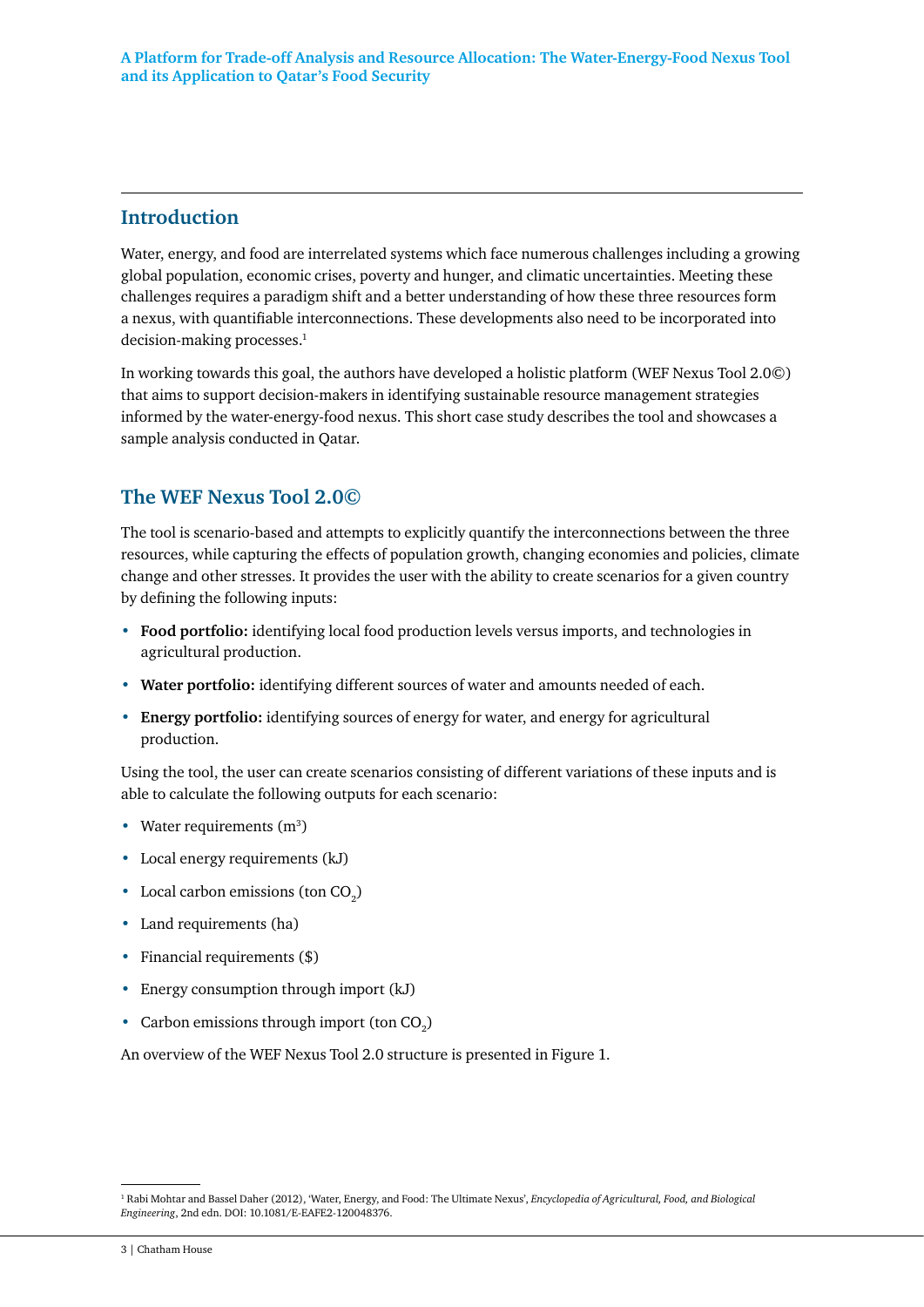

Source: Daher and Mohtar, 2013, wefnexustool.org.

**Figure 1: WEF Nexus Tool 2.0© structure**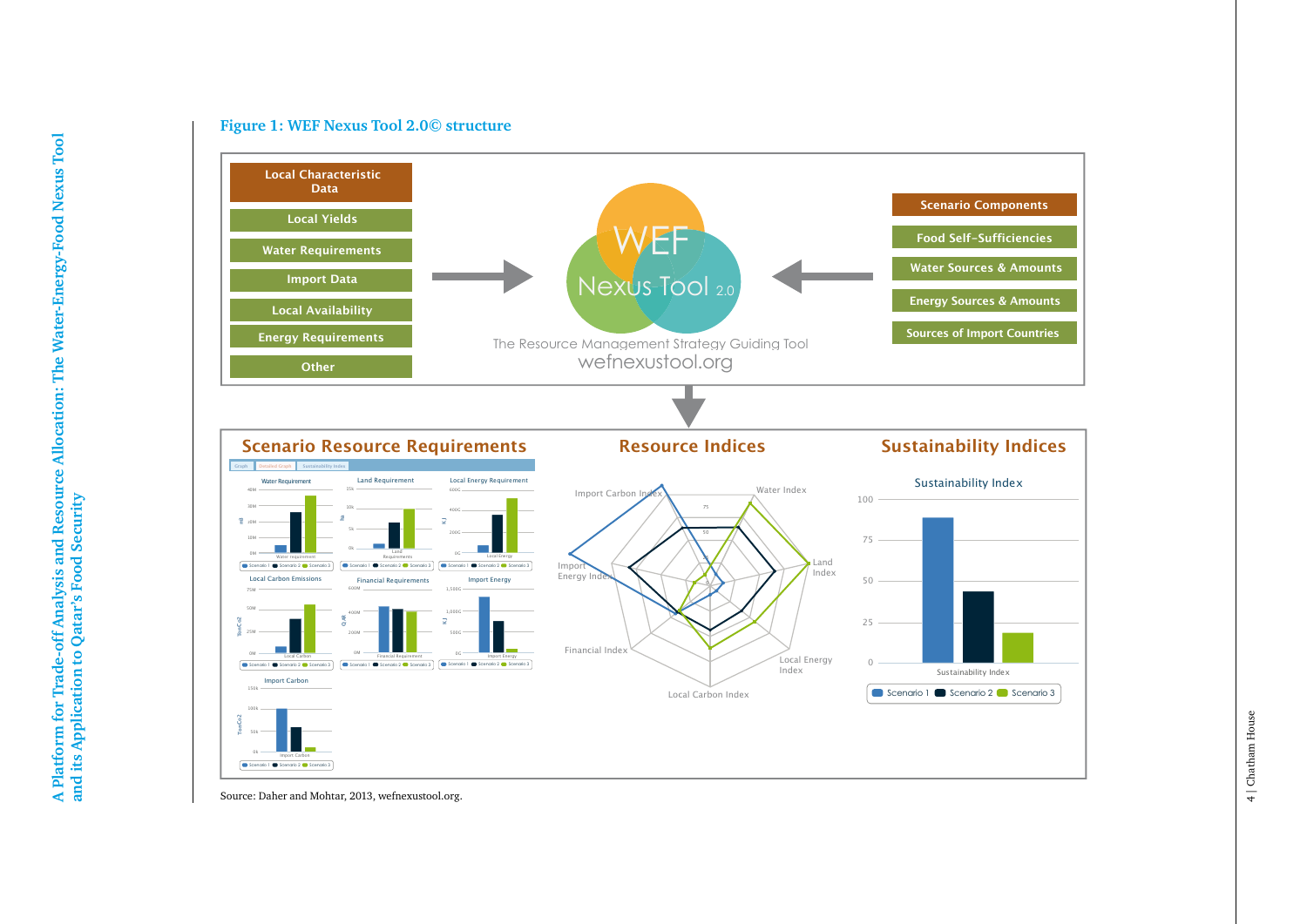Even though the water-energy-food framework is generic, scenarios created by the tool are sitespecific and defined by the local characteristics of the area of study. These may include local yields of food products, water and energy availability and requirements, available technologies and land requirements. The characteristics are defined by the user and allow for the creation of country-specific profiles. The WEF Nexus Tool 2.0© enables users to visualize and compare the resource requirements of their scenarios (Figure 1), and calculate the 'sustainability index' of each scenario in a two-step process.

The first step involves calculating the proportion of resources required, per scenario ( $m^3$  of water, ha of land, etc.), of the total available in the area of study. This step allows calculation of the sustainability index of each of the scenario requirements (for example, water index  $=$  water required by scenario/available water resources). Resource indices can be visualized through the web graph, as shown in Figure 2.





Adapted by Chatham House.

After creating different scenarios, the user is able to compare the resource requirements of each (Figure 1), as well as the resource sustainability indices. Figure 2 gives an example of the visual display of these indices for three hypothetical scenarios (for selected foodstuffs in Qatar) with varying food self-sufficiencies (scenario 1: 10 per cent; scenario 2: 50 per cent; scenario 3: 90 per cent), while retaining the other parameters (water sources, energy sources, countries of import). We can clearly see, for example, how in scenario 1, very little of local resources (water, local energy, land etc.) is consumed, while the country's limits on carbon emissions and energy consumption are exceeded through imports (90 per cent of food products are imported in this scenario). By contrast, scenario 3 consumes more local resources (with self-sufficiency at 90 per cent), requiring all the country's land and almost all current water supply.

In the second step, the user adopts the role of policy-maker by indicating the relative importance of reducing some of the resource requirements in different scenarios, in order to reflect possible national resource allocation strategies. One such strategy could entail giving more weight to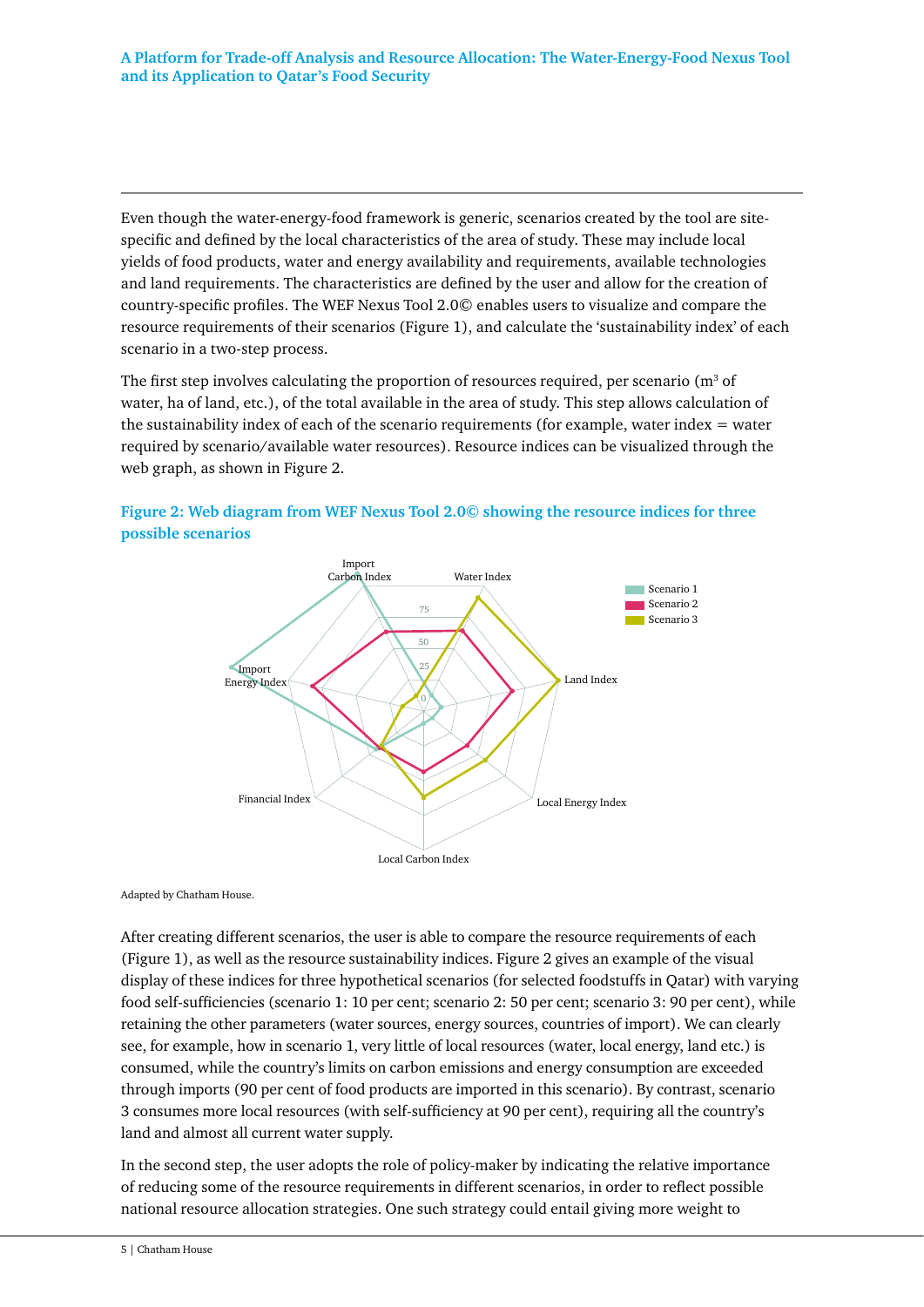reducing carbon emissions and water needs relative to others such as financial, land or energy resources, for a water-scarce country working towards achieving carbon cap commitments. Another could be trying to maintain the highest level of food self-sufficiency without exceeding set financial limits and land requirements.

Prioritizing the importance of reducing each of the resource requirements to achieve a set goal helps users develop possible policy preferences (guided by national strategies) in order to arrive at the optimum scenario. The combination of resource availability/unavailability and preferences for national resource allocation is developed in the Sustainability Index for each scenario (Figure 1).

#### Qatar's food self-sufficiency goal – a preliminary analysis of land, water and energy needs

In assessing the tool's utility, we ran a preliminary analysis of Qatar's food supply chain system. Qatar currently imports more than 90 per cent of its food and is developing a strategy that would help reduce this reliance on imports. The government's stated aim is to bring the country as close to food selfsufficiency as possible by 2023. Using the WEF Nexus Tool 2.0©, we developed a scenario that allows variation of food self-sufficiency for selected products without altering all other variables (water sources, energy sources, countries of import, etc.). While these analyses require additional verification, they are useful in highlighting the trade-off between increasing local food production and impacts on, for instance, water, energy, financial and land resources.

The tool is flexible in terms of the addition of new technologies. It is split into an admin and a user interface. The admin, represented by the scientist or researcher leading a case study, would have access to all of the 'local characteristic' information (such as consumption values, efficiencies of water desalination and treatment technologies, carbon emissions for different energy sources, countries supplying imports of food products, agricultural technologies, water requirements for different crops etc.). All of these local characteristics can be easily modified, once more refined data or new technologies become available.

Based on 2010 food production levels for eight food products in Qatar – green onions, tomatoes, eggplant, lettuce, carrots, watermelon, cucumber and potatoes – we created a scenario representing an additional 25 per cent increment for each (e.g. if self-sufficiency in tomato production was 10 per cent for 2010, it would be 35 per cent in the scenario). The results show the resources needed to achieve a 25 per cent increase for these food products (Figure 3). Under current (2010) available water and energy technologies and efficiencies, and existing crop yields and trade portfolio, achieving this target would require 206 per cent more water, 382 per cent more land, over 200 per cent more energy and emissions, and a 196 per cent increase in financial resources. The adoption of such a scenario (which may be instigated by national security concerns) will therefore depend on the ability to secure the indicated water, energy, land and financial resources – all of which might require a radical change in production techniques while understanding the local resource constraints.2

The tool has been tested to assess the impact of additional local food production on water and energy resources as well as land use, financial cost and other suitability indicators, such as carbon emissions. The scenario brings the trade-offs between these vital resources into sharp relief.

6 | Chatham House

<sup>2</sup> Daher and Mohtar (2014, in review), 'Water, Energy, and Food Nexus: A Basis for Resource Planning', *Water International*.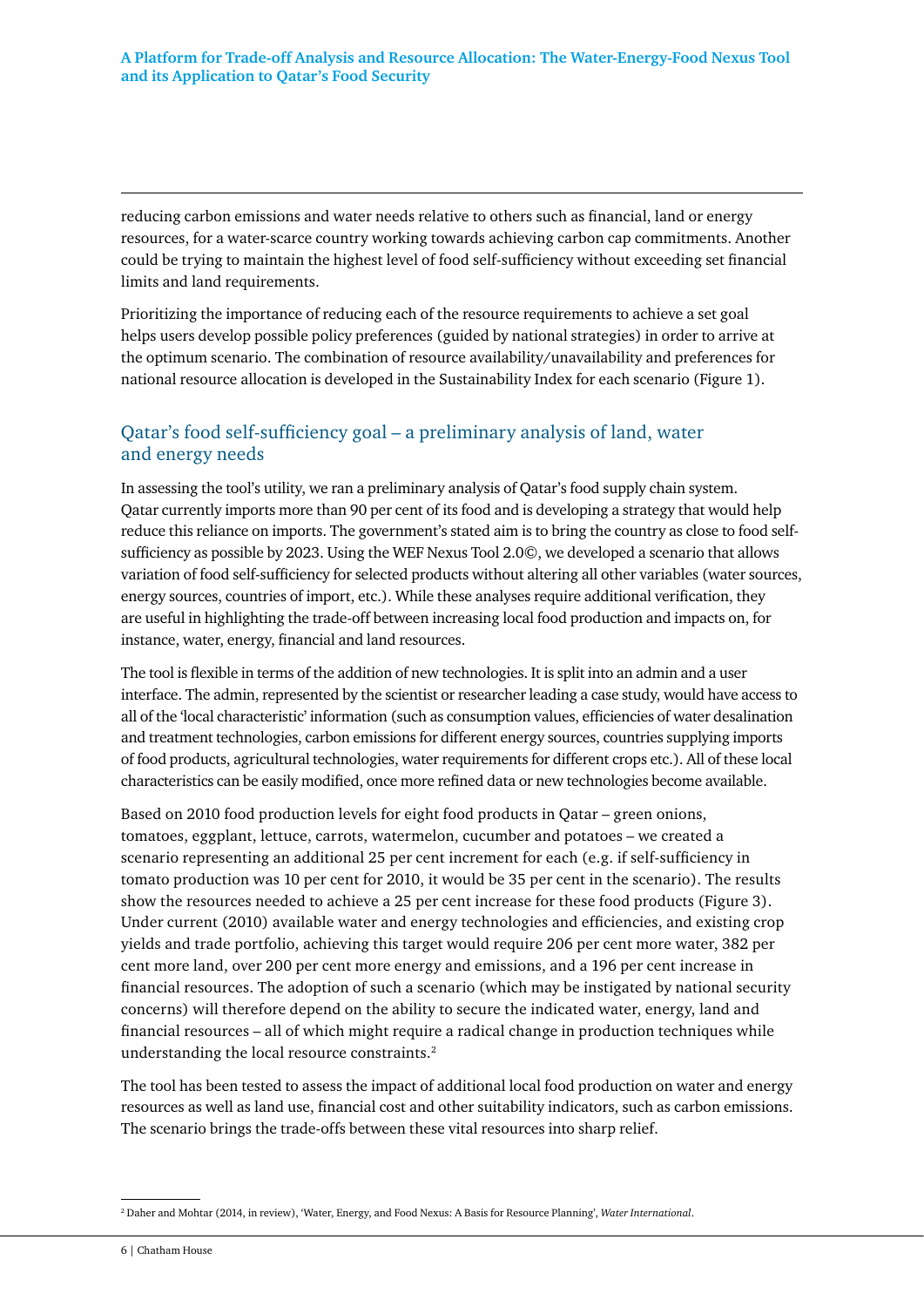The Qatar example was prepared on the basis of current levels of resource input requirements per unit of output and 'business as usual' trends. Key variables will change for future scenarios, and might include projections for future national consumption of final products, production methods for food, water and energy that could entail fewer resource inputs, land and carbon emissions.

There exists a trade-off between the initial investment needed to achieve a goal of higher food selfsufficiency (to achieve additional security goals) and savings in the future. This trade-off is between the natural physical constraint that makes it imperative to develop a robust trade strategy, and the accompanying goals of increased levels of local food production.



**Figure 3: Percentage change in resource needs for a 25 per cent increase in the self-sufficiency of the eight food products** 

Adapted by Chatham House.

In an attempt to test the existing framework, make it more robust and regionalize the tool's application, we plan to expand its application into different countries in the Middle East and North Africa region. These countries represent unique challenges for the WEF nexus and various socio-political, economic, climatic and ecological dynamics. Such a study would provide an understanding of the landscape of hot spots in the region, and ways to address each according to local conditions and constraints. These scenarios would assess possible ways of achieving food security through maximizing local food production (i.e. using mixed cropping systems, silvopastoral systems, optimizing green water utilization) and trade, while accounting for the different costs and risks associated with each. The existing WEF Nexus Tool 2.0 would be customized for that purpose.

Even though the water-energy-food framework governing the tool is generic, scenarios to be developed must be site-specific and defined by the characteristics of the area of study.

## **Wider application**

The WEF Nexus Tool 2.0 serves as a common platform that brings together scientific know-how and policy input in an effort to identify current and anticipated bottlenecks in resource allocation trends, while highlighting possible trade-offs and opportunities to overcome resource stress challenges.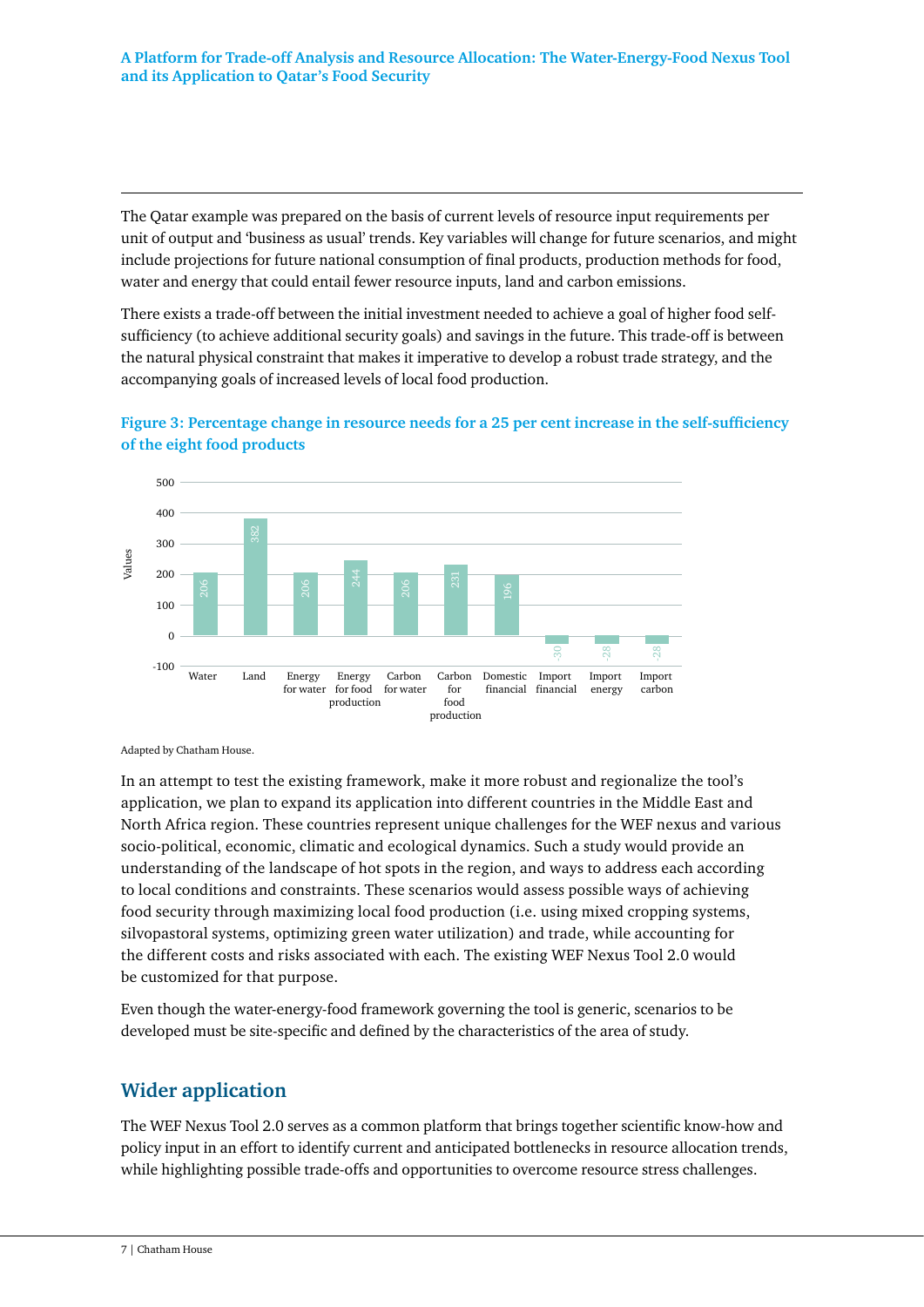#### Accessing the WEF Nexus Tool

The WEF Nexus Tool 2.0© is publicly available and can be accessed, free of charge, at wefnexustool. org. An account can be created and the tool used to build different scenarios for the available countries. Alternatively, the authors can be contacted at [info@wefnexustool.com](mailto:info@wefnexustool.com) regarding building and administering individual country profiles.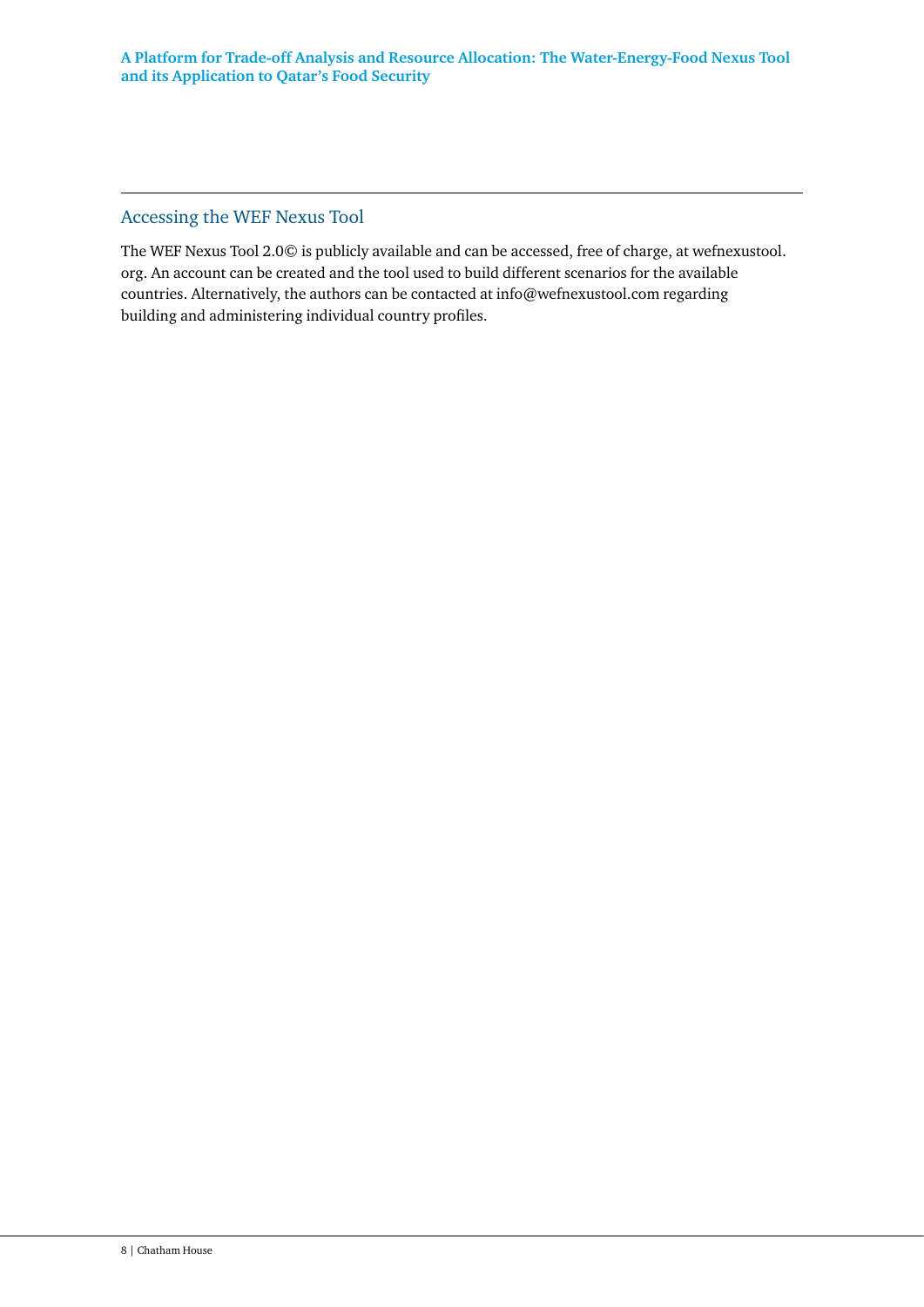## **About the authors**

**Professor Rabi H. Mohtar** is the holder of TEES Endowed Professor at Texas A&M University, College Station, USA. He is the Founding Executive Director of Qatar Environment and Energy Research Institute (QEERI) a member of Qatar Foundation, Research and Development and the Founding Executive Director Strategic Projects at Qatar Foundation Research and Development. His research focuses on conserving natural resources (including land, water, air, and biological resources) that face global challenges such as increasing food and water supplies for a growing population. He has received numerous international research awards and honours including the Kishida International Award for contributions to agricultural research and the Distinguished Alumni award from the American University of Beirut, Faculty of Agriculture and Food Sciences. Among many other global leadership roles, he serves on the World Economic Forum's Climate Change Agenda Council (since 2011), the Board of Governors of the World Water Council (since 2012), the advisory board of the UNFCC's Momentum for Change initiative (since 2012).

**Bassel Daher** is a Research Associate at Texas A&M University. For the last few years, his work has been geared towards creating policy-oriented research in the areas of natural resource management and environmental sustainability. He received his Master of Science in Engineering from Purdue University in 2012. His research has focused on quantifying the interlinkages between water, energy and food systems and developing the platform for scenario assessment and trade-off analysis. He also works on examining the role of climate change, growing population, changing economies, international trade, among others on the three interconnected systems. He continues to look at different water-energy-food nexus challenges across different scales, facing various regions of the world representing different ecozones and socio-economic dynamics.

## **Acknowledgments**

The authors would like to thank the Qatar National Food Security Programme (QNFSP) leadership, Qatar's Ministry of Environment, and the Qatar Foundation for facilitating data access for this case study. The authors also express their appreciation to Purdue University, where the original framework was conceptualized.